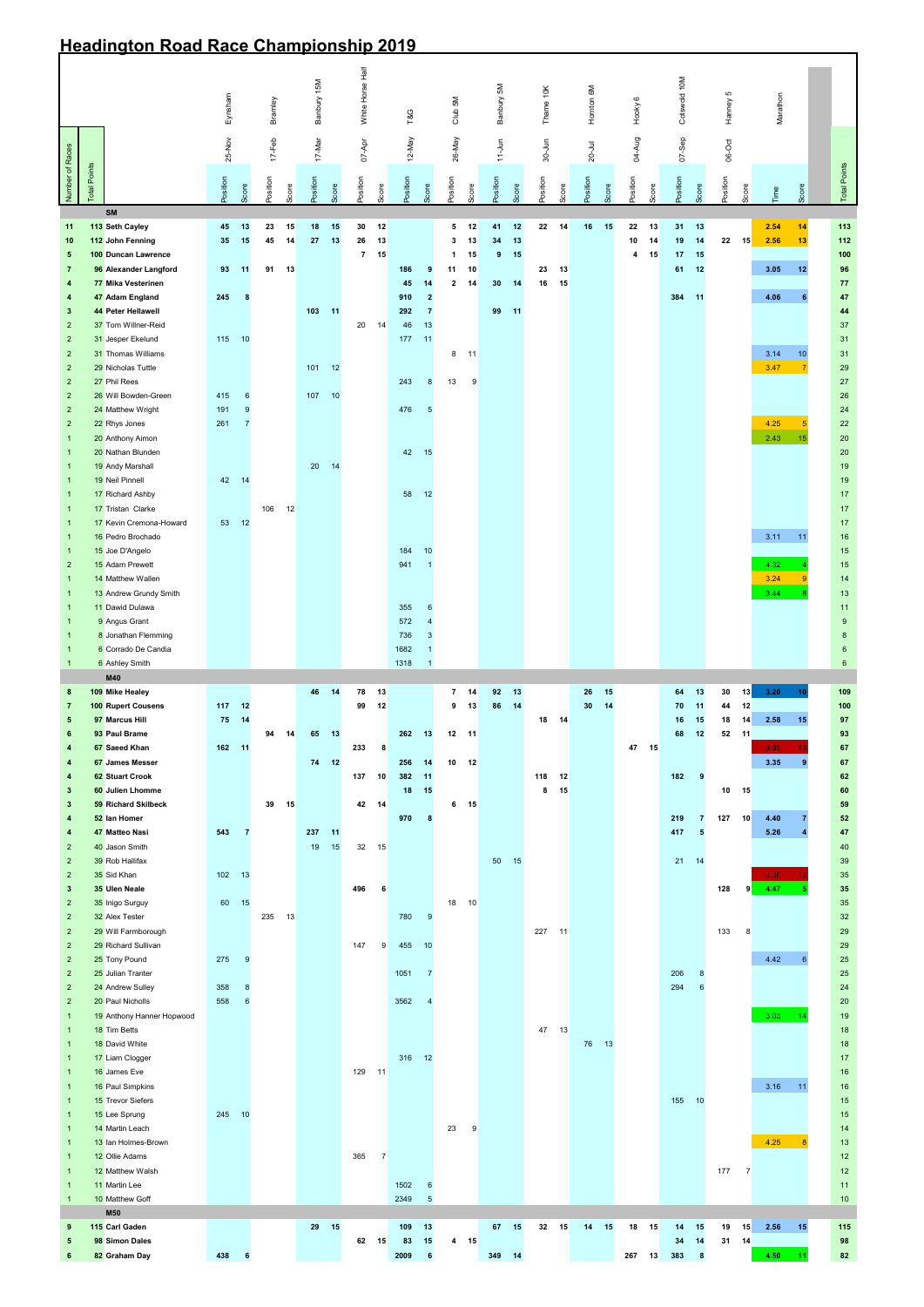## **Headington Road Race Championship 2019**

| 4              | 74 Mark Jones         | 83     | 15             |     |      | 49  | 14    |           | 175       | 12             |       |      |           |        |    |          |        |    |        |    | 35     | 13             |                        | 74              |
|----------------|-----------------------|--------|----------------|-----|------|-----|-------|-----------|-----------|----------------|-------|------|-----------|--------|----|----------|--------|----|--------|----|--------|----------------|------------------------|-----------------|
| 4              | 64 Howard Cook        |        |                |     |      |     |       |           | 604       | 9              |       |      |           | 117 14 |    |          |        |    | 97     | 13 | 73     | 8              |                        | 64              |
| 3              | 58 Tim Betts          | 96     | 14             | 66  | 15   |     |       |           | 98        | 14             |       |      |           |        |    |          |        |    |        |    |        |                |                        | 58              |
| $\mathbf{3}$   | 52 Chris Woodruff     |        |                |     |      |     |       |           | 362       | 11             | 14 14 |      |           |        |    |          |        |    |        |    | 37     | 12             |                        | 52              |
| $\mathbf{3}$   | 48 John Clargo        | 157    | 13             |     |      |     |       |           | 504       | 10             |       |      |           |        |    |          |        |    | 133    | 10 |        |                |                        | 48              |
| 3              | 48 Tim Dixon          | 281    | 10             |     |      |     |       |           |           |                |       |      |           |        |    |          |        |    | 128    | 11 |        |                | 4.08<br>12             | 48              |
| $\mathbf{3}$   | 46 Sean Collins       | 393    | $\overline{7}$ |     |      |     |       |           |           |                |       |      |           |        |    |          | 248 14 |    |        |    |        |                | 4.52<br>10             | 46              |
| $\overline{2}$ | 35 Alan Darbyshire    |        |                |     |      |     |       | 75 14     |           |                |       |      |           |        |    |          |        |    |        |    | 38     | 11             |                        | 35              |
| $\overline{2}$ | 34 Douglas Simpson    |        |                |     |      |     |       |           |           |                |       |      |           |        |    |          |        |    |        |    | 46     | 10             | 3.15<br>14             | 34              |
| $\overline{2}$ | 32 Adrian Palmer      |        |                |     |      |     |       |           |           |                |       |      |           |        |    |          |        |    | 220    | 9  |        |                | 3.58<br>13             | 32              |
| $\overline{2}$ | 23 Chris Jones        |        |                |     |      |     |       |           | 1915      | $\overline{7}$ |       |      |           |        |    |          |        |    |        |    | 203    | 6              |                        | 23              |
| $\overline{1}$ | 18 Morten Lennholm    |        |                |     |      |     |       |           |           |                | 29    | 13   |           |        |    |          |        |    |        |    |        |                |                        | 18              |
| $\overline{1}$ | 17 Steve Cowls        |        |                |     |      |     |       |           |           |                |       |      |           |        |    |          |        |    | 123    | 12 |        |                |                        | 17              |
| $\overline{1}$ | 17 Duncan Henning     | 164    | 12             |     |      |     |       |           |           |                |       |      |           |        |    |          |        |    |        |    |        |                |                        | 17              |
| $\overline{1}$ | 16 Simon Hodkin       | 257    | 11             |     |      |     |       |           |           |                |       |      |           |        |    |          |        |    |        |    |        |                |                        | 16              |
| $\overline{1}$ | 14 Philip Munday      | 288    | 9              |     |      |     |       |           |           |                |       |      |           |        |    |          |        |    |        |    |        |                |                        | 14              |
| $\overline{1}$ | 14 Paul Randall       |        |                |     |      |     |       |           |           |                |       |      |           |        |    |          |        |    |        |    |        |                | 5.07<br>$\mathbf{Q}$   | 14              |
| $\overline{1}$ | 14 Mark Herd          |        |                |     |      |     |       |           |           |                |       |      |           |        |    |          |        |    |        |    | 65     | 9              |                        | 14              |
| $\overline{1}$ | 13 Adrian Higgins     | 332    | 8              |     |      |     |       |           |           |                |       |      |           |        |    |          |        |    |        |    |        |                |                        | 13              |
| $\overline{1}$ | 13 Tim Wraith         |        |                |     |      |     |       |           | 1211      | 8              |       |      |           |        |    |          |        |    |        |    |        |                |                        | 13              |
| $\overline{1}$ | 12 Trevor Siefers     |        |                |     |      |     |       |           |           |                |       |      |           |        |    |          |        |    |        |    | 88     | $\overline{7}$ |                        | 12              |
| $\overline{1}$ | 10 Hanno Nickau       |        |                |     |      |     |       |           | 4276      | $\sqrt{5}$     |       |      |           |        |    |          |        |    |        |    |        |                |                        | $10$            |
|                | <b>M60</b>            |        |                |     |      |     |       |           |           |                |       |      |           |        |    |          |        |    |        |    |        |                |                        |                 |
| 9              | 115 Phil Kimber       | 219    | 14             | 174 | 14   |     |       | 247       | 12<br>750 | 15             | 22    | 15   | 193<br>15 | 176    | 15 |          | 89     | 15 | 139    | 15 |        |                |                        | 115             |
| 8              | 104 Graham Norris     | 498    | 11             |     |      |     |       |           | 2346      | 13             | 34    | 12   | 358<br>13 | 616    | 12 |          | 228    | 14 | 377    | 11 | 204    | 10             |                        | 104             |
| $\overline{7}$ | 103 Howard Marshall   | 369    | 13             |     |      |     |       |           |           |                | 30    | 13   | 288<br>14 | 324    | 14 | 89<br>14 |        |    | 259    | 12 | 145    | 13             |                        | 103             |
| 5              | 98 Kevin Byrne        | 186    | 15             |     |      |     |       | 153       | 14        |                |       |      |           |        |    |          |        |    | 158    | 14 | 77     | 15             | 15<br>3.32             | 98              |
|                | 73 David Sawyer       |        |                | 205 | 13   |     |       | 224       | 13<br>826 | 14             |       |      |           |        |    |          |        |    | 186    | 13 |        |                |                        | 73              |
| 4              | 64 David Barron       | 550    | 10             | 566 |      |     |       | 10        |           |                |       |      |           |        | 13 |          |        |    |        |    |        |                |                        |                 |
| 4              |                       |        |                |     | 11   |     |       | 452       |           |                |       |      |           | 595    |    |          |        |    |        |    |        |                |                        | 64              |
| 4              | 61 Kit Villiers       | 596    | 9              |     |      |     |       |           | 4416      | $-12$          |       |      |           | 831    | 11 |          |        |    |        |    | 264    | 9              |                        | 61              |
| $\mathbf{3}$   | 55 Philip Lister      |        |                |     |      | 154 | 15    | 271 11    |           |                |       |      |           |        |    |          |        |    |        |    |        |                | 4.47<br>14             | 55              |
| $\mathbf{3}$   | 50 Manuel Stone       | 411 12 |                | 429 | 12   |     |       |           |           |                |       |      |           |        |    |          |        |    |        |    | 171 11 |                |                        | 50              |
| $\overline{2}$ | 40 John Griffiths     |        |                | 70  | 15   |     |       | 76 15     |           |                |       |      |           |        |    |          |        |    |        |    |        |                |                        | 40              |
| $\overline{2}$ | 38 Matthew Johnson    |        |                |     |      |     |       |           |           |                | 24    | 14   |           |        |    |          |        |    |        |    | 110    | 14             |                        | 38              |
| $\mathbf{1}$   | 20 Michael Davies     |        |                |     |      |     |       |           |           |                |       |      |           |        |    | 57 15    |        |    |        |    |        |                |                        | 20              |
| -1             | 17 Kevin Bagley       |        |                |     |      |     |       |           |           |                |       |      |           |        |    |          |        |    |        |    | 158    | 12             |                        | 17              |
|                | <b>SW</b>             |        |                |     |      |     |       |           |           |                |       |      |           |        |    |          |        |    |        |    |        |                |                        |                 |
| 6              | 102 Charlotte Sugden  | 174    | 14             |     |      | 119 | 15    |           |           |                |       |      | 202<br>15 | 165 14 |    |          | 98     | 14 |        |    |        |                | 4.00<br>10             | 102             |
| 4              | 80 Emily Georgiades,  | 110    | 15             |     |      |     |       |           |           |                |       |      |           |        |    |          | 32     | 15 | 63     | 15 | 51 15  |                |                        | 80              |
| $\mathbf{3}$   | 58 Susie Power        |        |                |     |      |     |       | 150 15    |           |                |       |      |           |        |    |          |        |    | 105    | 14 | 76     | -14            |                        | 58              |
| $\mathbf{3}$   | 57 Amy Johnson        | 190    | 13             |     |      |     |       |           |           |                |       |      |           | 93     | 15 |          |        |    |        |    |        |                | 3.50<br>14             | 57              |
| $\mathbf{3}$   | 53 Rebecca Styant     |        |                |     |      |     |       |           | 760       | 14             |       |      |           |        |    |          |        |    | 184    | 12 |        |                | 3.55<br>12             | 53              |
| $\overline{2}$ | 37 Hannah Grayson     |        |                |     |      | 226 | 13    | 387<br>14 |           |                |       |      |           |        |    |          |        |    |        |    |        |                |                        | 37              |
|                | 37 Tori Wells         |        |                |     |      | 141 | 14    |           | 855       | 13             |       |      |           |        |    |          |        |    |        |    |        |                |                        | 37              |
| $\overline{2}$ |                       |        |                |     |      |     |       |           |           |                |       |      |           |        |    |          |        |    |        |    |        |                |                        |                 |
| $\overline{2}$ | 35 Samantha Bates     |        |                |     |      | 242 | 12    | 495       | 13        |                |       |      |           |        |    |          |        |    |        |    |        |                |                        | 35              |
| $\overline{2}$ | 31 Catherine Grasham  | 582    | 10             |     |      | 248 | 11    |           |           |                |       |      |           |        |    |          |        |    |        |    |        |                |                        | 31              |
| $\overline{2}$ | 30 Christine McBride  | 408    | 11             |     |      |     |       |           |           |                |       |      |           |        |    |          |        |    |        |    |        |                | 4.35<br>9              | 30              |
| $\overline{1}$ |                       |        |                |     |      |     |       |           |           |                |       |      |           |        |    |          |        |    |        |    |        |                | 15                     |                 |
|                | 20 Dyanne Cruickshank |        |                |     |      |     |       |           |           |                |       |      |           |        |    |          |        |    |        |    |        |                | 3.47                   | $20\,$          |
| $\overline{1}$ | 20 Jenny Peebles      |        |                |     |      |     |       |           | 682       | 15             |       |      |           |        |    |          |        |    |        |    |        |                |                        | $20\,$          |
| $\overline{1}$ | 18 Caroline Hidalgo   |        |                |     |      |     |       |           |           |                |       |      |           |        |    |          |        |    |        |    |        |                | 3.52 <sub>1</sub>      | 18              |
| $\overline{1}$ | 18 Rachel Walsh       |        |                |     |      |     |       |           |           |                |       |      |           |        |    |          |        |    |        |    | 181    | 13             |                        | 18              |
| $\overline{1}$ | 18 Emily Myhill       |        |                |     |      |     |       |           |           |                |       |      |           |        |    |          |        |    | 169    | 13 |        |                |                        | 18              |
| $\overline{1}$ | 17 Charlotte Allan    | 324    | 12             |     |      |     |       |           |           |                |       |      |           |        |    |          |        |    |        |    |        |                |                        | 17              |
| $\overline{1}$ | 17 Juliette Westbrook |        |                |     |      |     |       |           | 1064      | 12             |       |      |           |        |    |          |        |    |        |    |        |                |                        | 17              |
| $\overline{1}$ | 16 Chiara Trentin     |        |                |     |      |     |       |           | 1426      | 11             |       |      |           |        |    |          |        |    |        |    |        |                |                        | $16$            |
| $\overline{1}$ | 16 Kate Watkins       |        |                |     |      |     |       |           |           |                |       |      |           |        |    |          |        |    |        |    |        |                | 3.57<br>11             | 16              |
| $\overline{1}$ | 15 Lucy Welch         |        |                |     |      |     |       |           | 1755      | 10             |       |      |           |        |    |          |        |    |        |    |        |                |                        | $15$            |
| $\overline{1}$ | 14 Grace West         |        |                |     |      |     |       |           | 2270      | 9              |       |      |           |        |    |          |        |    |        |    |        |                |                        | 14              |
| $\overline{1}$ | 13 Mandy Hallifax     |        |                |     |      |     |       |           |           |                |       |      |           |        |    |          |        |    |        |    |        |                | 4.38<br>8              | 13              |
| $\mathbf{1}$   | 12 Stacey Conroy      |        |                |     |      |     |       |           |           |                |       |      |           |        |    |          |        |    |        |    |        |                | 4.52<br>$\overline{7}$ | 12              |
|                | <b>W35</b>            |        |                |     |      |     |       |           |           |                |       |      |           |        |    |          |        |    |        |    |        |                |                        |                 |
| $\overline{7}$ | 110 Diane Foster      | 44     | 15             |     |      | 37  | 15    |           | 56        | 15             | 19    | 14   |           |        |    | 15<br>21 | 27     | 15 | 67     | 15 |        |                |                        | 110             |
| 8              | 110 Madeleine Ding    |        |                | 327 | 15   | 137 | 11    | 173<br>13 | 575       | 13             | 27    | - 13 |           |        |    | 14<br>65 |        |    | 90     | 13 | 155    | 15             |                        | 110             |
| 5              | 94 Yvonne Morris      | 171    | 12             |     |      |     |       |           | 395       | 14             |       |      | 168<br>15 |        |    |          |        |    | 87     | 14 |        |                | 3.39<br>14             | 94              |
| 4              | 77 Kate Daniels       | 127    | 14             |     |      | 62  | 14    | 134 14    |           |                |       |      |           |        |    |          |        |    |        |    |        |                | 15<br>3.24             | 77              |
| $\mathbf{3}$   | 51 Emma Smith         | 426    | 9              | 581 | 14   |     |       |           |           |                |       |      |           |        |    |          |        |    |        |    |        |                | 4.29<br>13             | 51              |
| $\overline{2}$ | 38 Michelle Reid      | 161    | 13             |     |      |     |       |           |           |                | 17 15 |      |           |        |    |          |        |    |        |    |        |                |                        | 38              |
| $\overline{2}$ | 34 Emma Croft         |        |                |     |      | 115 | 12    | 192<br>12 |           |                |       |      |           |        |    |          |        |    |        |    |        |                |                        | 34              |
| $\overline{2}$ | 32 Kate Elliott       |        |                |     |      |     |       |           | 2367      | 11             |       |      |           |        |    |          |        |    | 308    | 11 |        |                |                        | 32              |
| $\overline{2}$ | 32 Abi Johnston       |        |                |     |      |     |       |           | 4206      | 9              |       |      |           |        |    | 142 13   |        |    |        |    |        |                |                        | 32              |
| $\overline{2}$ | 30 Katie King         | 508    | $\overline{7}$ | 604 | - 13 |     |       |           |           |                |       |      |           |        |    |          |        |    |        |    |        |                |                        | 30 <sub>o</sub> |
| $\overline{2}$ | 29 Rosanah Holmes     |        |                |     |      |     |       |           | 3784      | 10             |       |      |           |        |    |          |        |    | 403    | 9  |        |                |                        | 29              |
| $\mathbf{1}$   | 20 Rachel Shaw        |        |                |     |      |     |       | 127 15    |           |                |       |      |           |        |    |          |        |    |        |    |        |                |                        | 20              |
| $\overline{1}$ | 19 Gemma Harris       |        |                |     |      |     |       |           |           |                |       |      |           |        |    |          | 299    | 14 |        |    |        |                |                        | 19              |
| $\overline{1}$ | 18 Amy Read           |        |                |     |      | 75  | 13    |           |           |                |       |      |           |        |    |          |        |    |        |    |        |                |                        | 18              |
| $\overline{1}$ | 17 Helen Barker       |        |                |     |      |     |       |           |           |                |       |      |           |        |    |          |        |    |        |    |        |                | 5.04<br>12             | 17              |
| $\overline{1}$ | 17 Harriet Brinton    |        |                |     |      |     |       |           |           | 2359 12        |       |      |           |        |    |          |        |    |        |    |        |                |                        | 17              |
| $\overline{1}$ | 17 Lynn Featherstone  |        |                |     |      |     |       |           |           |                |       |      |           |        |    |          |        |    | 243 12 |    |        |                |                        | 17              |
| $\overline{1}$ | 16 Clare Humphreys    | 238 11 |                |     |      |     |       |           |           |                |       |      |           |        |    |          |        |    |        |    |        |                |                        | 16              |
| $\overline{1}$ | 16 Rosie Winder       |        |                |     |      |     |       | 490 11    |           |                |       |      |           |        |    |          |        |    |        |    |        |                |                        | 16              |
| $\overline{1}$ | 15 Edit Greenhill     |        |                |     |      |     |       |           |           |                |       |      |           |        |    |          |        |    | 328    | 10 |        |                |                        | $15\,$          |
| $\overline{1}$ | 15 Rosemary Payne     | 279    | 10             |     |      |     |       |           |           |                |       |      |           |        |    |          |        |    |        |    |        |                |                        | 15              |
| $\overline{1}$ | 13 Natasha Flemming   | 500    | 8              |     |      |     |       |           |           |                |       |      |           |        |    |          |        |    |        |    |        |                |                        | 13              |
|                | <b>W45</b>            |        |                |     |      |     |       |           |           |                |       |      |           |        |    |          |        |    |        |    |        |                |                        |                 |
| 8              | 113 Anita James       | 297 13 |                |     |      | 183 | 13    |           |           |                |       |      | 257<br>15 | 251    | 12 | 77<br>15 | 149    | 13 | 208    | 15 | 113 15 |                |                        | $113$           |
| 8              | 107 Jill Thomas       |        |                |     |      | 195 | $-11$ |           |           | 1174 12        |       |      | 292 13    |        |    | 88<br>14 | 148    | 14 | 234    | 12 | 125    | 14             | 4.13<br>12             | 107             |